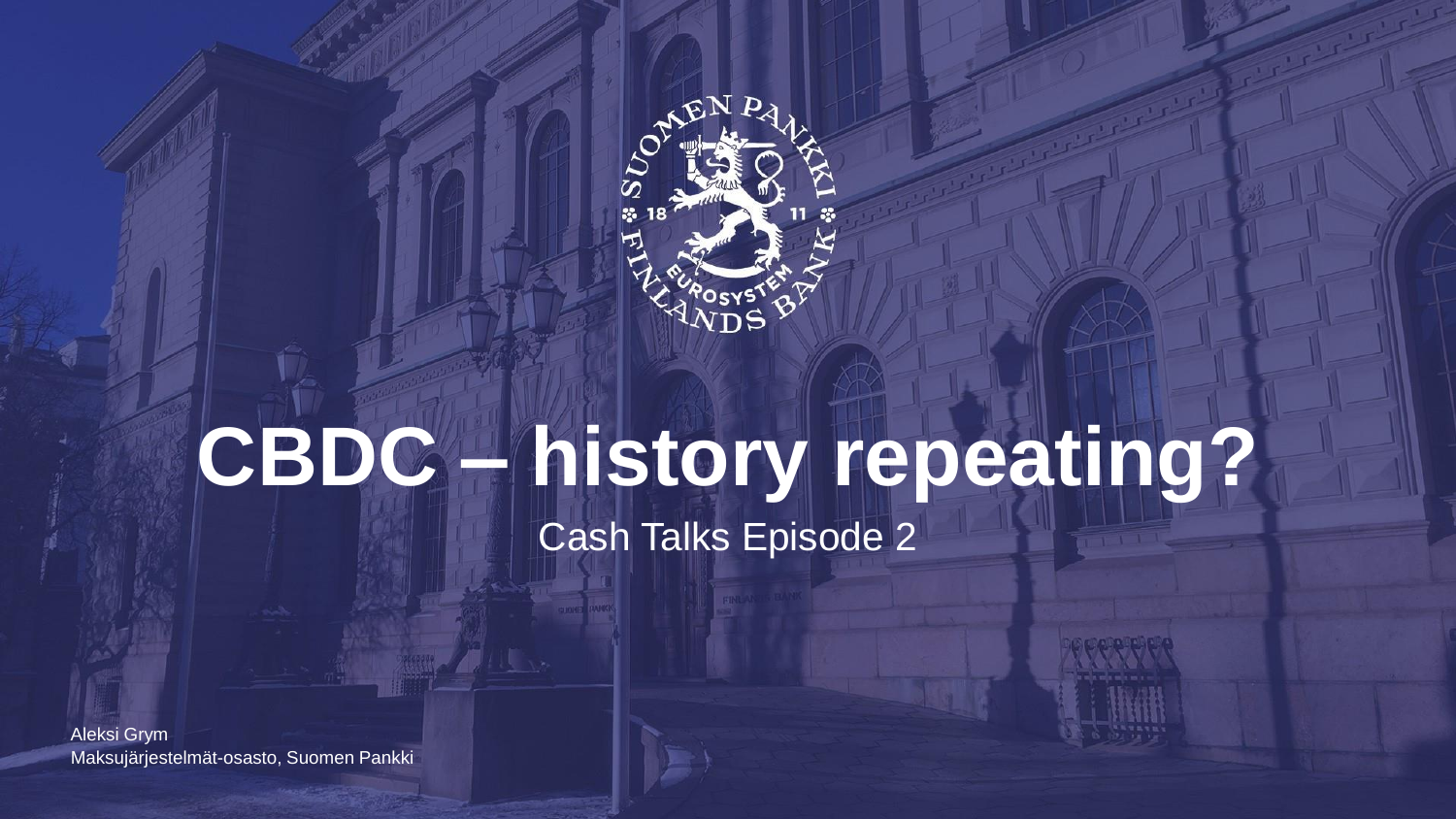# **Bank of Finland launched world's first CBDC … in 1993**

- Retail CBDC (available to anyone)
- Token-based (transactions are anonymous)
- Ideal for small-value payments (micro-payments)
- Accepted at 20,000 merchant locations
- Can also be used for on-line payments



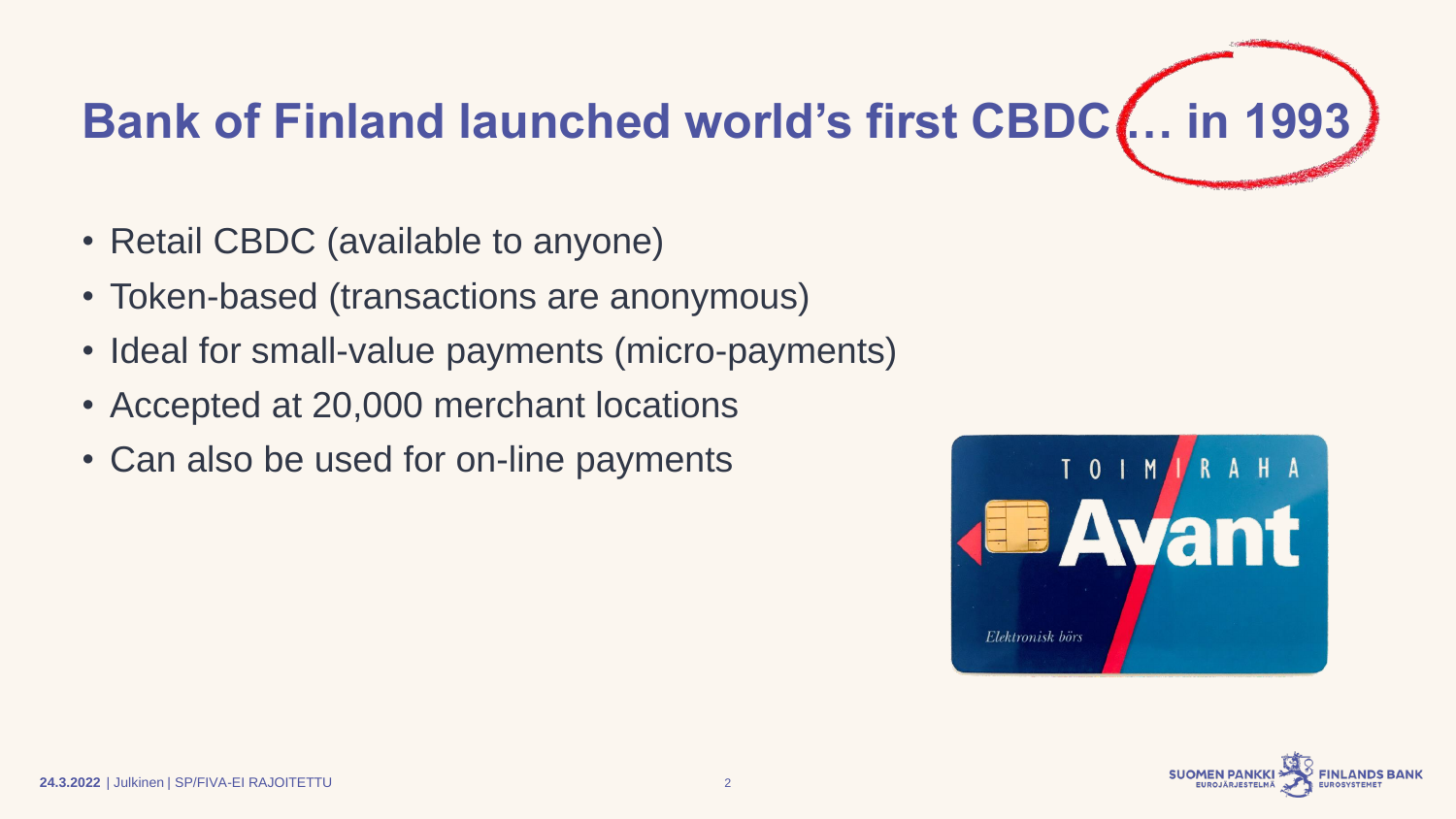## **The story of Avant**

- The concept of electronic money, and the idea of payment smart cards, started appearing during the 1980's
- In 1990, the BoF set up small unit to investigate payment smart cards
- During 1991, discussions with commercial banks, mixed sentiments:
	- Some banks liked the idea, because it could reduce the cost of handling cash
	- Others were sceptical, because they saw it as a potential competitor
- Soon afterwards, other similar projects started to emerge in many countries (e.g. Mondex, Geldkarte, etc.), but Avant was the only one initiated by a central bank

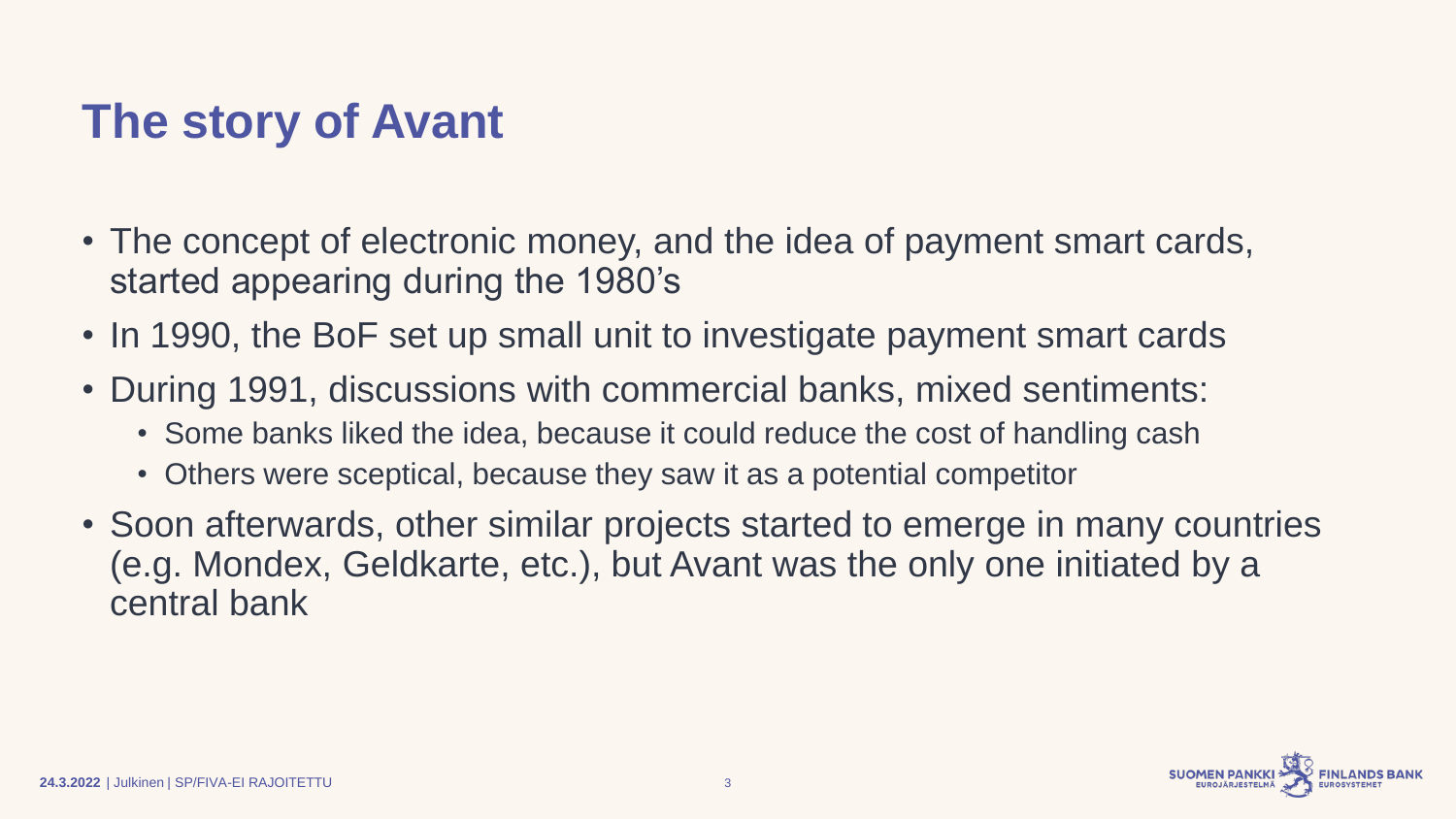#### **Smart card technology**

- Chip card with processor and memory (initially 4 kB)
- Data encryption (initially DES algorithm)
- Initially no PIN
- Later more memory, more processing power, better encryption
- Later payment smart cards developed into EMV standard



![](_page_3_Picture_7.jpeg)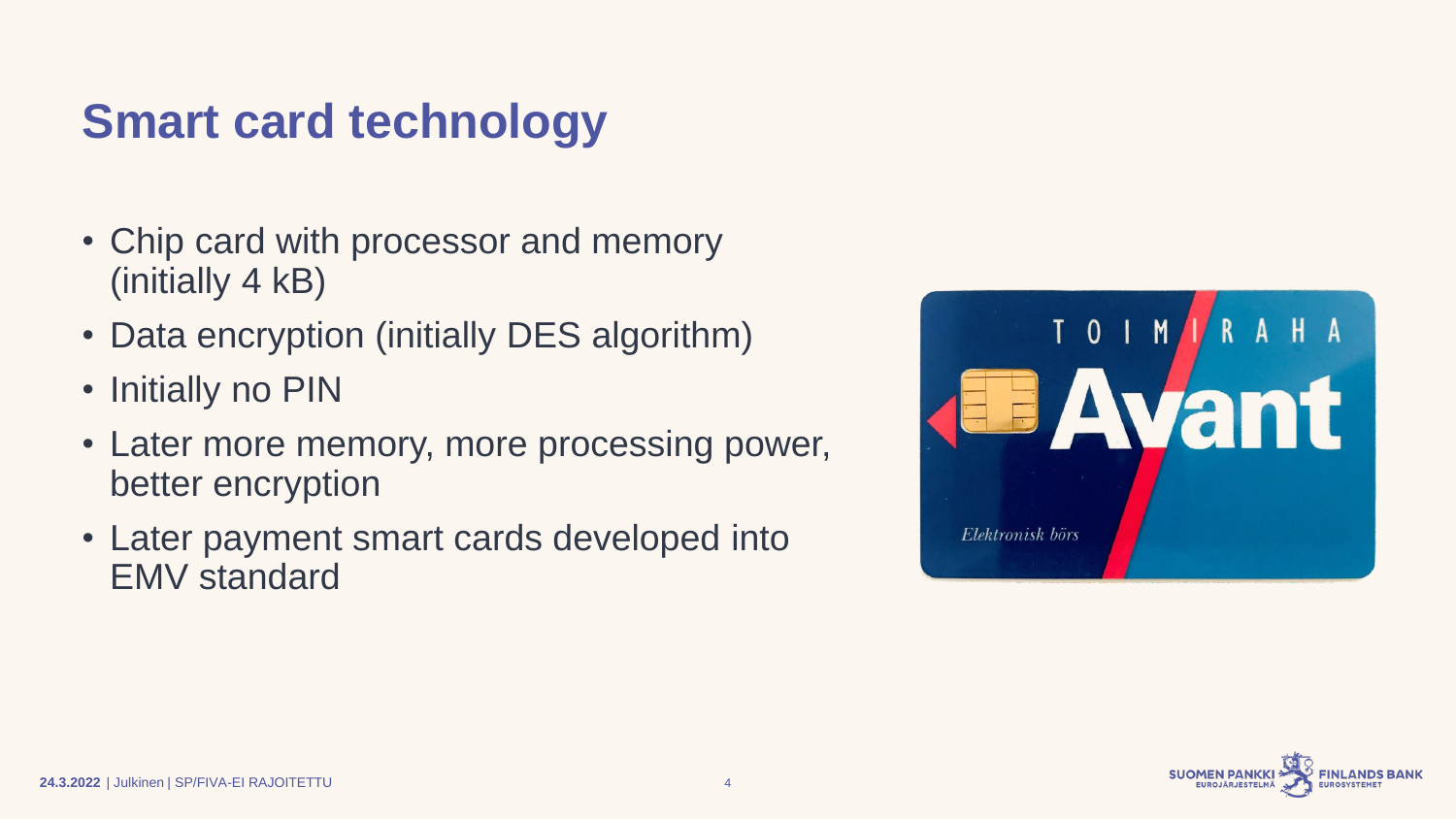#### **Timeline of Avant**

![](_page_4_Figure_1.jpeg)

![](_page_4_Picture_2.jpeg)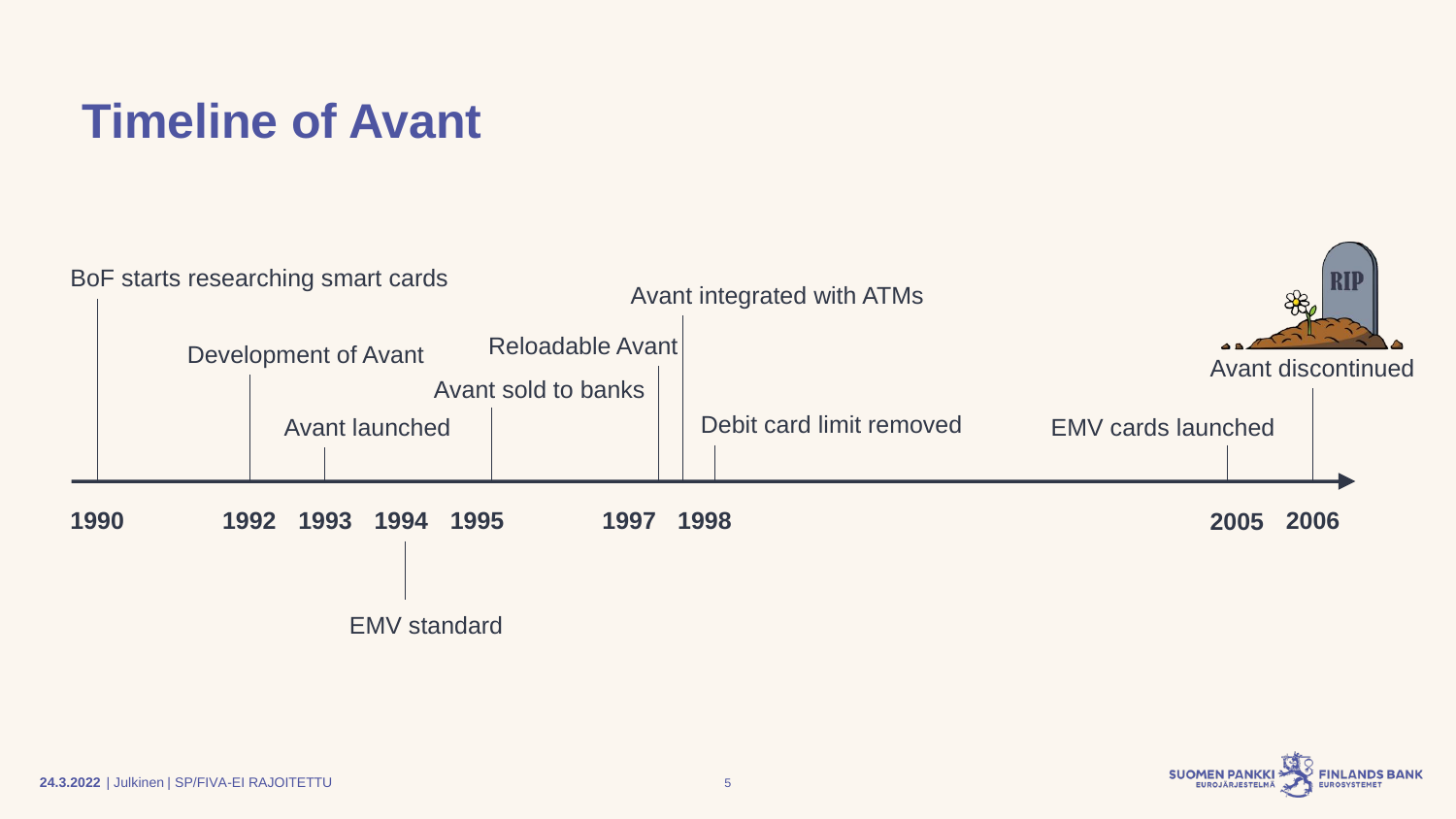#### **E-money in eurozone (outstanding amounts € millions)**

![](_page_5_Figure_1.jpeg)

![](_page_5_Picture_2.jpeg)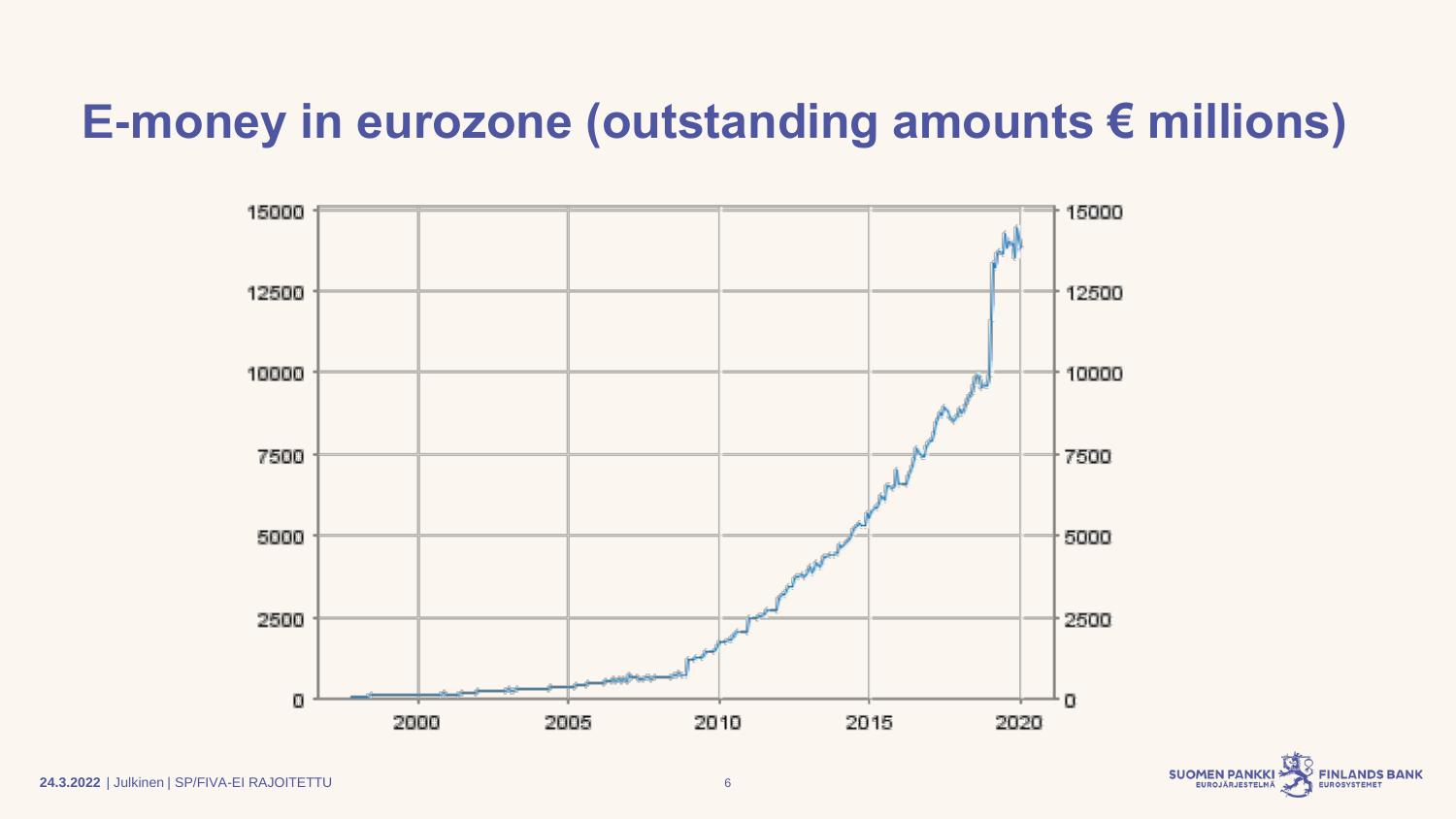#### **The digital euro as a new form of central bank money**

![](_page_6_Picture_1.jpeg)

![](_page_6_Picture_2.jpeg)

Physical money, for everyone Digital money, for everyone<br>DIGITAL EURO<br>Digital money, for everyone

#### **BANKNOTES + CENTRAL BANK DEPOSITS**

Physical money, for everyone Digital money, for financial institutions

#### **DIGITAL EURO**

![](_page_6_Picture_11.jpeg)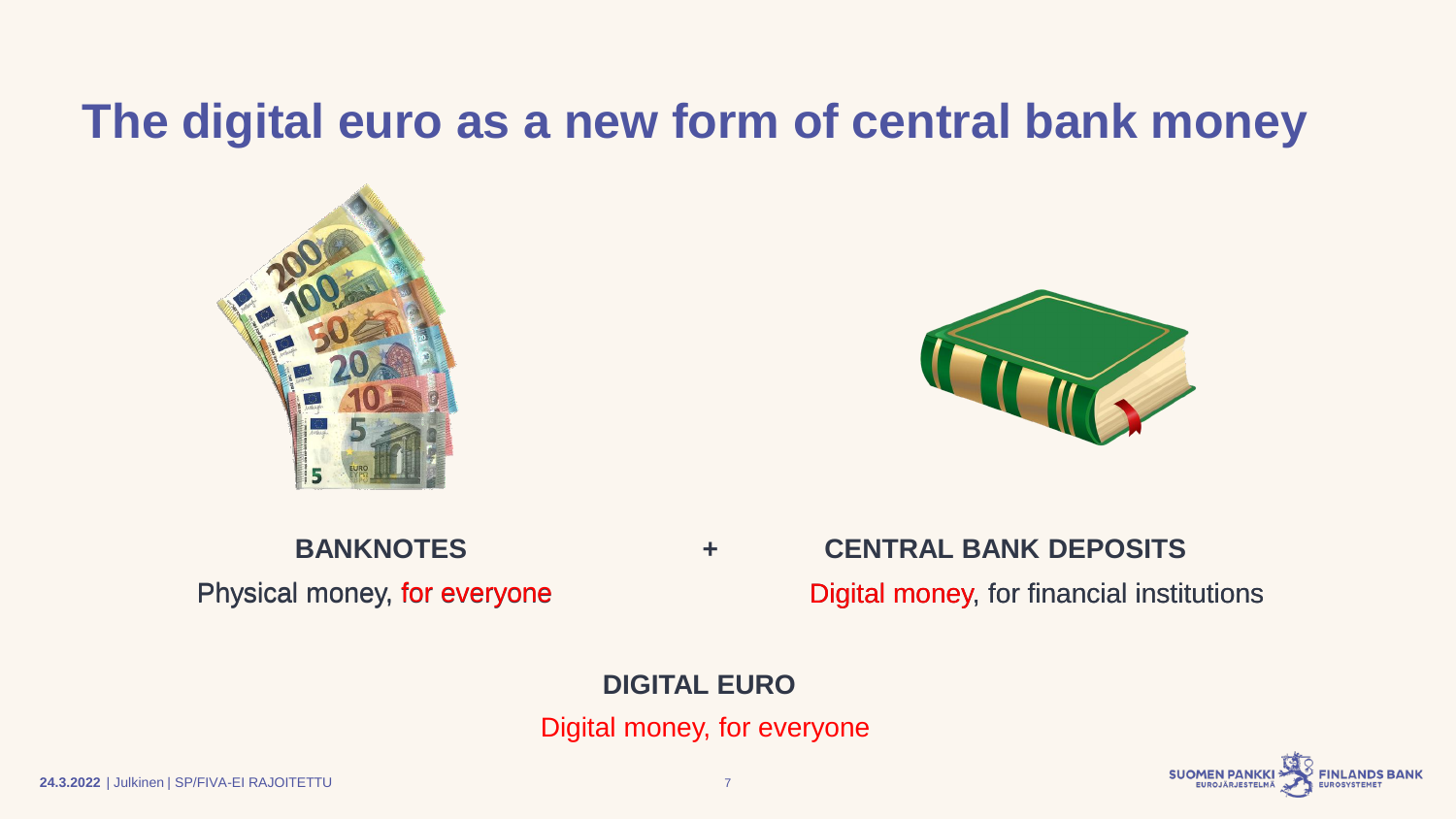## **CBDC vs. e-money**

- The concepts of CBDC and e-money are largely, but not fully, overlapping
- E-money according to EU E-money Directive:

*"electronically, including magnetically, stored monetary value as represented by a claim on the issuer which is issued on receipt of funds for the purpose of making payment transactions, and which is accepted by a natural or legal person other than the electronic money issuer"*

- E-money describes a claim which is distinct from a bank account but does not specify who the issuer is
- CBDC is specific regarding who the issuer is, but does not specify the nature of the claim

![](_page_7_Picture_6.jpeg)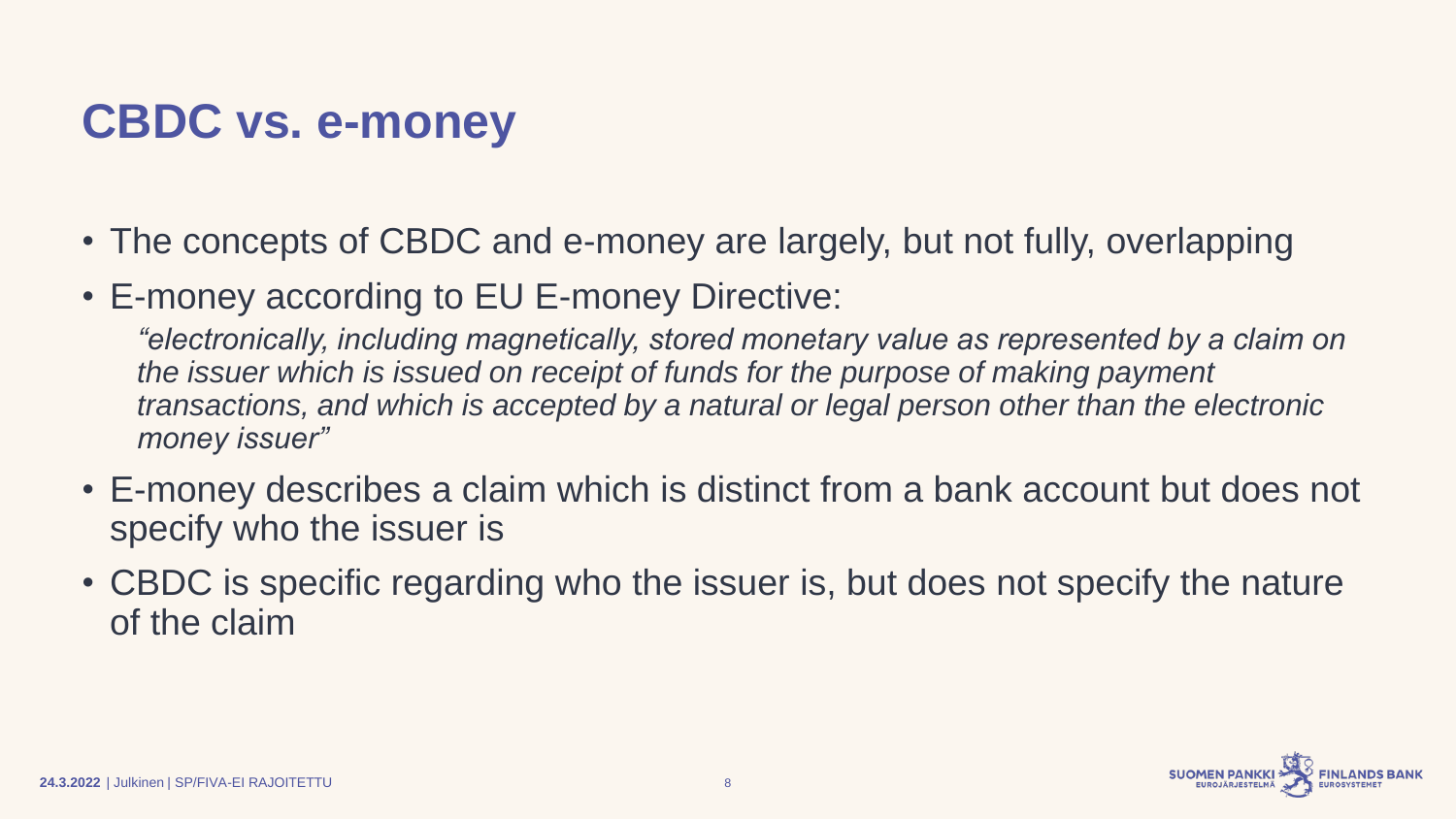#### **Two possible models for CBDC**

#### **ACCOUNT-BASED**

#### **VALUE-BASED**

- Similar to present-day payment services
- Digital euro would be based on TIPS settlement system
- Continuously online
- Monetary value stored on local device
- Bearer instrument
- Higher degree of privacy
- Not continuously online

![](_page_8_Picture_10.jpeg)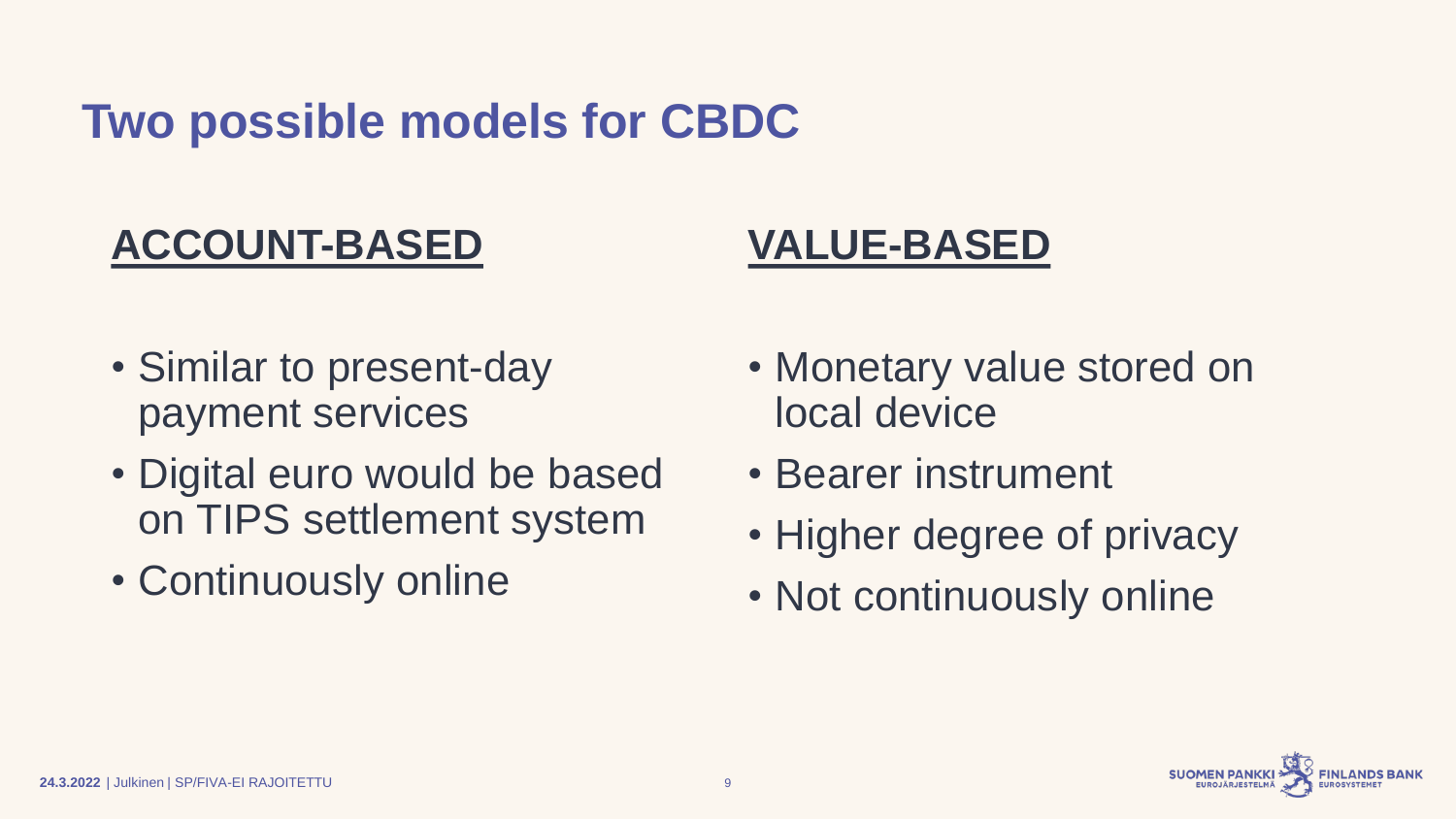### **Digital euro in day-to-day payments**

- Should work in most common payment situations
	- Point-of-sale / card payments
	- Person-to-person
	- Account-to-account transfers
- $\rightarrow$  Will require interoperability with existing payment rails

#### • **On the other hand, should provide cash-like user experience**

- High degree of privacy
- Free-of-charge for the end-user

#### → **Contradiction?**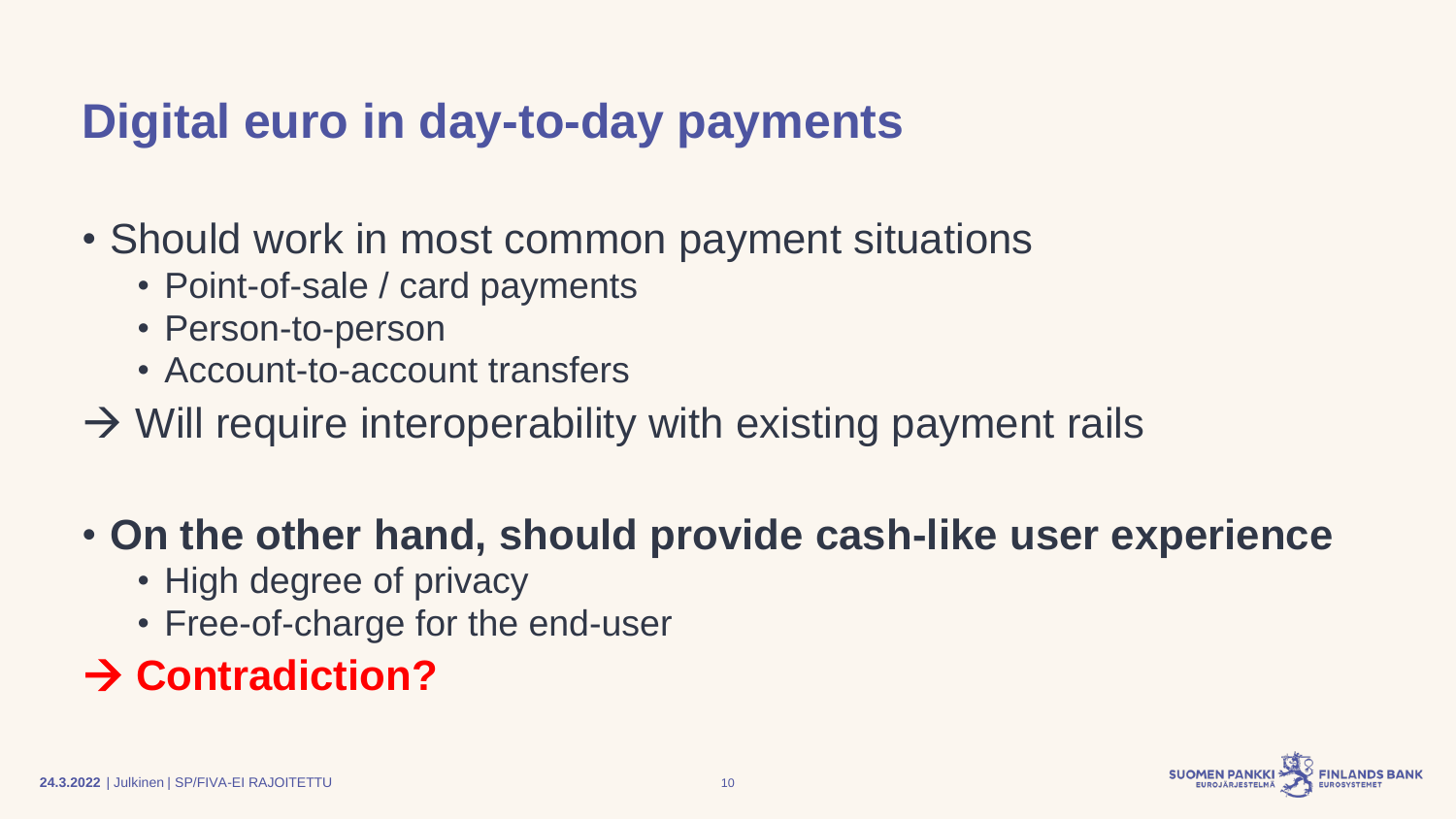#### **Euro banknotes in circulation**

![](_page_10_Figure_1.jpeg)

![](_page_10_Picture_2.jpeg)